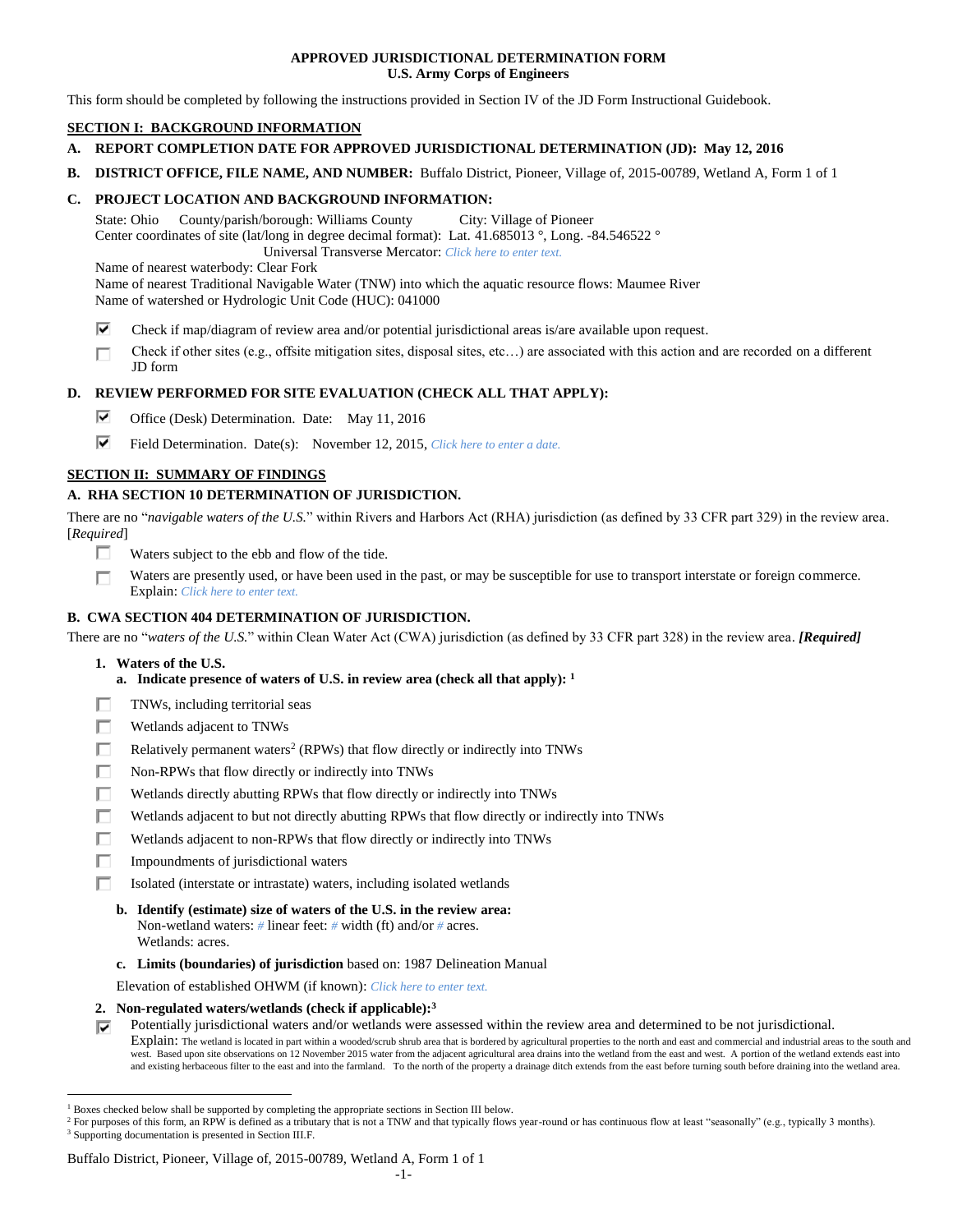Water within the ditch was observed draining toward the wetland on 12 November 2015. The commercial and industrial areas are at a higher elevation and prevent water from draining off the property.

## **SECTION III: CWA ANALYSIS**

### **A. TNWs AND WETLANDS ADJACENT TO TNWs**

**The agencies will assert jurisdiction over TNWs and wetlands adjacent to TNWs. If the aquatic resource is a TNW, complete Section III.A.1 and Section III.D.1. only; if the aquatic resource is a wetland adjacent to a TNW, complete Sections III.A.1 and 2 and Section III.D.1.; otherwise, see Section III.B below**.

**1. TNW** 

Identify TNW: *Click here to enter text.*

Summarize rationale supporting determination: *Click here to enter text.*

### **2. Wetland adjacent to TNW**

Summarize rationale supporting conclusion that wetland is "adjacent": *Click here to enter text.*

## **B. CHARACTERISTICS OF TRIBUTARY (THAT IS NOT A TNW) AND ITS ADJACENT WETLANDS (IF ANY):**

**This section summarizes information regarding characteristics of the tributary and its adjacent wetlands, if any, and it helps determine whether or not the standards for jurisdiction established under Rapanos have been met.** 

**The agencies will assert jurisdiction over non-navigable tributaries of TNWs where the tributaries are "relatively permanent waters" (RPWs), i.e. tributaries that typically flow year-round or have continuous flow at least seasonally (e.g., typically 3 months). A wetland that directly abuts an RPW is also jurisdictional. If the aquatic resource is not a TNW, but has year-round (perennial) flow, skip to Section III.D.2. If the aquatic resource is a wetland directly abutting a tributary with perennial flow, skip to Section III.D.4.**

**A wetland that is adjacent to but that does not directly abut an RPW requires a significant nexus evaluation. Corps districts and EPA regions will include in the record any available information that documents the existence of a significant nexus between a relatively permanent tributary that is not perennial (and its adjacent wetlands if any) and a traditional navigable water, even though a significant nexus finding is not required as a matter of law.**

**If the waterbody<sup>4</sup> is not an RPW, or a wetland directly abutting an RPW, a JD will require additional data to determine if the waterbody has a significant nexus with a TNW. If the tributary has adjacent wetlands, the significant nexus evaluation must consider the tributary in combination with all of its adjacent wetlands. This significant nexus evaluation that combines, for analytical purposes, the tributary and all of its adjacent wetlands is used whether the review area identified in the JD request is the tributary, or its adjacent wetlands, or both. If the JD covers a tributary with adjacent wetlands, complete Section III.B.1 for the tributary, Section III.B.2 for any onsite wetlands, and Section III.B.3 for all wetlands adjacent to that tributary, both onsite and offsite. The determination whether a significant nexus exists is determined in Section III.C below.**

- **1. Characteristics of non-TNWs that flow directly or indirectly into TNW**
	- **(i) General Area Conditions:** Watershed size: *# Choose an item.* Drainage area: *# Choose an item.*

Average annual rainfall: *#* inches Average annual snowfall: *#* inches

### **(ii) Physical Characteristics:**

(a) Relationship with TNW:

Tributary flows directly into TNW.

Tributary flows through *Choose an item.* tributaries before entering TNW.

|     | Project waters are <i>Choose an item</i> , river miles from TNW.                                                                   |
|-----|------------------------------------------------------------------------------------------------------------------------------------|
|     | Project waters are <i>Choose an item</i> , river miles from RPW.                                                                   |
|     | Project waters are <i>Choose an item.</i> aerial (straight) miles from TNW.                                                        |
|     | Project waters are <i>Choose an item.</i> aerial (straight) miles from RPW.                                                        |
|     | Project waters cross or serve as state boundaries. Explain: Click here to enter text.                                              |
|     | Identify flow route to TNW <sup>5</sup> : Click here to enter text.<br>Tributary stream order, if known: Click here to enter text. |
| (b) | General Tributary Characteristics (check all that apply):                                                                          |
|     | <b>Tributary</b> is:<br>Natural                                                                                                    |

- Artificial (man-made). Explain: *Click here to enter text.*
- Manipulated (man-altered). Explain: *Click here to enter text.*

### Buffalo District, Pioneer, Village of, 2015-00789, Wetland A, Form 1 of 1

 $\overline{a}$ <sup>4</sup> Note that the Instructional Guidebook contains additional information regarding swales, ditches, washes, and erosional features generally and in the arid West. <sup>5</sup> Flow route can be described by identifying, e.g., tributary a, which flows through the review area, to flow into tributary b, which then flows into TNW.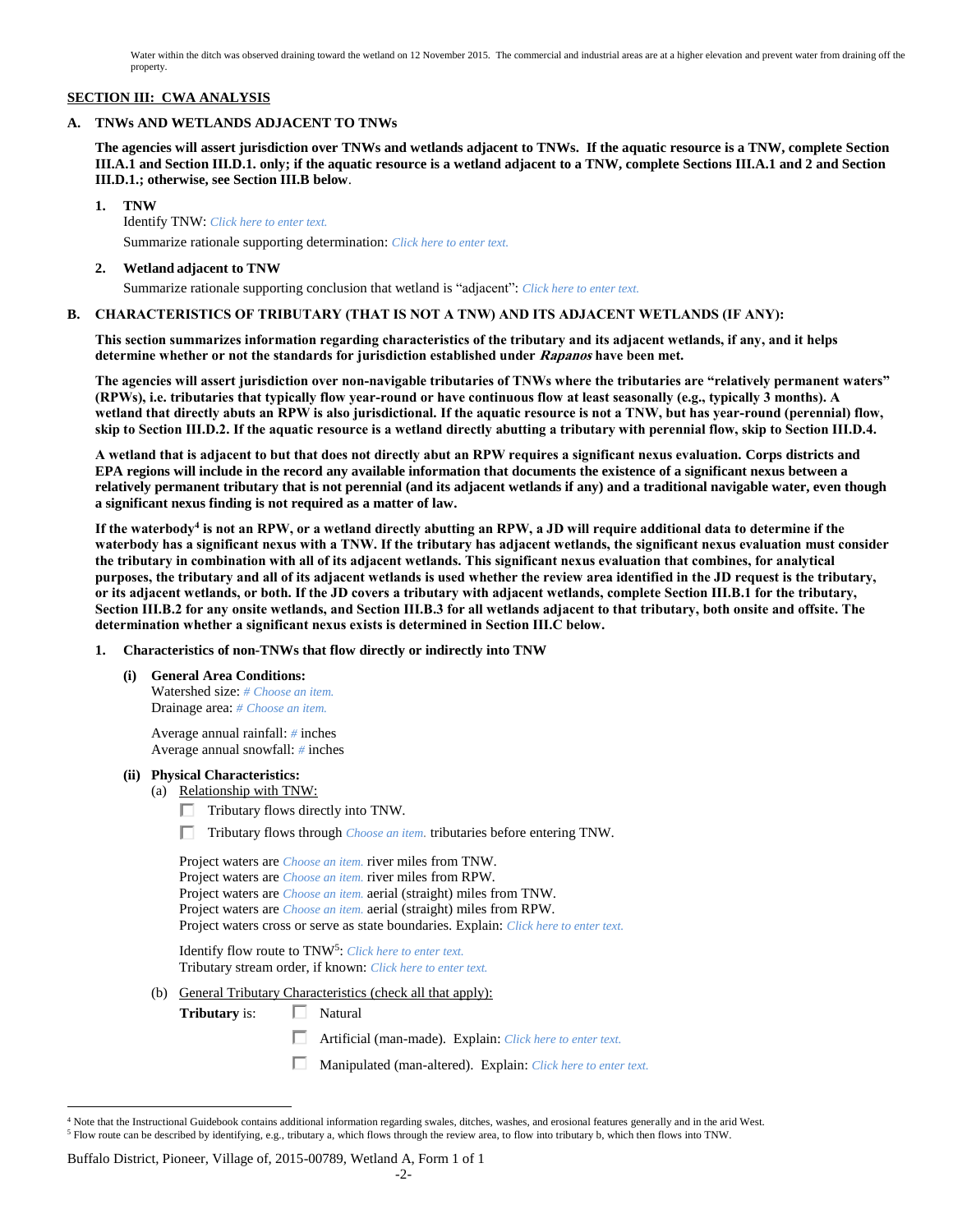|                                                                                                                                                                                                                                                                 | <b>Tributary</b> properties with respect to top of bank (estimate):<br>Average width: # feet<br>Average depth: # feet<br>Average side slopes: Choose an item. |                                                                                                                                                                                                                                                                                     |             |                                                     |                 |                                                  |                                                                                                                                                                                                         |  |  |
|-----------------------------------------------------------------------------------------------------------------------------------------------------------------------------------------------------------------------------------------------------------------|---------------------------------------------------------------------------------------------------------------------------------------------------------------|-------------------------------------------------------------------------------------------------------------------------------------------------------------------------------------------------------------------------------------------------------------------------------------|-------------|-----------------------------------------------------|-----------------|--------------------------------------------------|---------------------------------------------------------------------------------------------------------------------------------------------------------------------------------------------------------|--|--|
|                                                                                                                                                                                                                                                                 |                                                                                                                                                               | Primary tributary substrate composition (check all that apply):                                                                                                                                                                                                                     |             |                                                     |                 |                                                  |                                                                                                                                                                                                         |  |  |
|                                                                                                                                                                                                                                                                 |                                                                                                                                                               | Silts                                                                                                                                                                                                                                                                               | П.<br>Sands |                                                     |                 |                                                  | Concrete                                                                                                                                                                                                |  |  |
|                                                                                                                                                                                                                                                                 |                                                                                                                                                               | Cobbles                                                                                                                                                                                                                                                                             | Gravel      |                                                     |                 |                                                  | Muck                                                                                                                                                                                                    |  |  |
|                                                                                                                                                                                                                                                                 |                                                                                                                                                               | Bedrock                                                                                                                                                                                                                                                                             | U           | Vegetation. Type/% cover: Click here to enter text. |                 |                                                  |                                                                                                                                                                                                         |  |  |
|                                                                                                                                                                                                                                                                 |                                                                                                                                                               | Other. Explain: Click here to enter text.                                                                                                                                                                                                                                           |             |                                                     |                 |                                                  |                                                                                                                                                                                                         |  |  |
|                                                                                                                                                                                                                                                                 |                                                                                                                                                               | Tributary condition/stability [e.g., highly eroding, sloughing banks]. Explain: Click here to enter text.<br>Presence of run/riffle/pool complexes. Explain: Click here to enter text.<br>Tributary geometry: Choose an item.<br>Tributary gradient (approximate average slope): #% |             |                                                     |                 |                                                  |                                                                                                                                                                                                         |  |  |
| $(c)$ Flow:<br>Tributary provides for: Choose an item.<br>Estimate average number of flow events in review area/year: Choose an item.<br>Describe flow regime: Click here to enter text.<br>Other information on duration and volume: Click here to enter text. |                                                                                                                                                               |                                                                                                                                                                                                                                                                                     |             |                                                     |                 |                                                  |                                                                                                                                                                                                         |  |  |
|                                                                                                                                                                                                                                                                 |                                                                                                                                                               | <b>Surface flow is:</b> <i>Choose an item.</i> <b>Characteristics:</b> <i>Click here to enter text.</i>                                                                                                                                                                             |             |                                                     |                 |                                                  |                                                                                                                                                                                                         |  |  |
|                                                                                                                                                                                                                                                                 | Subsurface flow: Choose an item. Explain findings: Click here to enter text.<br>$\Box$ Dye (or other) test performed: <i>Click here to enter text.</i>        |                                                                                                                                                                                                                                                                                     |             |                                                     |                 |                                                  |                                                                                                                                                                                                         |  |  |
|                                                                                                                                                                                                                                                                 |                                                                                                                                                               | Tributary has (check all that apply):<br>$\Box$ Bed and banks                                                                                                                                                                                                                       |             |                                                     |                 |                                                  |                                                                                                                                                                                                         |  |  |
|                                                                                                                                                                                                                                                                 |                                                                                                                                                               | $\Box$ OHWM <sup>6</sup> (check all indicators that apply):                                                                                                                                                                                                                         |             |                                                     |                 |                                                  |                                                                                                                                                                                                         |  |  |
|                                                                                                                                                                                                                                                                 |                                                                                                                                                               | $\Box$ clear, natural line impressed on the bank $\Box$                                                                                                                                                                                                                             |             |                                                     |                 |                                                  | the presence of litter and debris                                                                                                                                                                       |  |  |
|                                                                                                                                                                                                                                                                 |                                                                                                                                                               | $\Box$ changes in the character of soil                                                                                                                                                                                                                                             |             |                                                     | ш               |                                                  | destruction of terrestrial vegetation                                                                                                                                                                   |  |  |
|                                                                                                                                                                                                                                                                 |                                                                                                                                                               | $\Box$ shelving                                                                                                                                                                                                                                                                     |             |                                                     | ш               | the presence of wrack line                       |                                                                                                                                                                                                         |  |  |
|                                                                                                                                                                                                                                                                 |                                                                                                                                                               | $\Box$ vegetation matted down, bent, or absent $\Box$                                                                                                                                                                                                                               |             |                                                     |                 | sediment sorting                                 |                                                                                                                                                                                                         |  |  |
|                                                                                                                                                                                                                                                                 |                                                                                                                                                               | leaf litter disturbed or washed away<br>$\Box$ sediment deposition                                                                                                                                                                                                                  |             |                                                     | scour<br>ш<br>ш |                                                  | multiple observed or predicted flow events                                                                                                                                                              |  |  |
|                                                                                                                                                                                                                                                                 |                                                                                                                                                               | $\Box$ water staining                                                                                                                                                                                                                                                               |             |                                                     |                 |                                                  | abrupt change in plant community Click here to enter text.                                                                                                                                              |  |  |
|                                                                                                                                                                                                                                                                 |                                                                                                                                                               | other (list): Click here to enter text.                                                                                                                                                                                                                                             |             |                                                     |                 |                                                  |                                                                                                                                                                                                         |  |  |
|                                                                                                                                                                                                                                                                 |                                                                                                                                                               | $\Box$ Discontinuous OHWM. <sup>7</sup> Explain: Click here to enter text.                                                                                                                                                                                                          |             |                                                     |                 |                                                  |                                                                                                                                                                                                         |  |  |
|                                                                                                                                                                                                                                                                 | ш                                                                                                                                                             | $\Box$ High Tide Line indicated by:<br>$\Box$ oil or scum line along shore objects<br>$\Box$ fine shell or debris deposits (foreshore)<br>physical markings/characteristics                                                                                                         |             |                                                     | ш<br>ш<br>ш     | survey to available datum;<br>physical markings; | If factors other than the OHWM were used to determine lateral extent of CWA jurisdiction (check all that apply):<br>Mean High Water Mark indicated by:<br>vegetation lines/changes in vegetation types. |  |  |
|                                                                                                                                                                                                                                                                 |                                                                                                                                                               | tidal gauges<br>other (list): Click here to enter text.<br><b>Chemical Characteristics:</b>                                                                                                                                                                                         |             |                                                     |                 |                                                  |                                                                                                                                                                                                         |  |  |
|                                                                                                                                                                                                                                                                 |                                                                                                                                                               |                                                                                                                                                                                                                                                                                     |             |                                                     |                 |                                                  | Characterize tributary (e.g., water color is clear, discolored, oily film; water quality; general watershed characteristics, etc.                                                                       |  |  |

Characterize tributary (e.g., water color is clear, discolored, oily film; water quality; general watershed characteristics, etc.). Explain: *Click here to enter text.*

Identify specific pollutants, if known: *Click here to enter text.*

**(iii)** 

 $\overline{a}$ 

<sup>6</sup>A natural or man-made discontinuity in the OHWM does not necessarily sever jurisdiction (e.g., where the stream temporarily flows underground, or where the OHWM has been removed by development or agricultural practices). Where there is a break in the OHWM that is unrelated to the waterbody's flow regime (e.g., flow over a rock outcrop or through a culvert), the agencies will look for indicators of flow above and below the break. 7 Ibid.

Buffalo District, Pioneer, Village of, 2015-00789, Wetland A, Form 1 of 1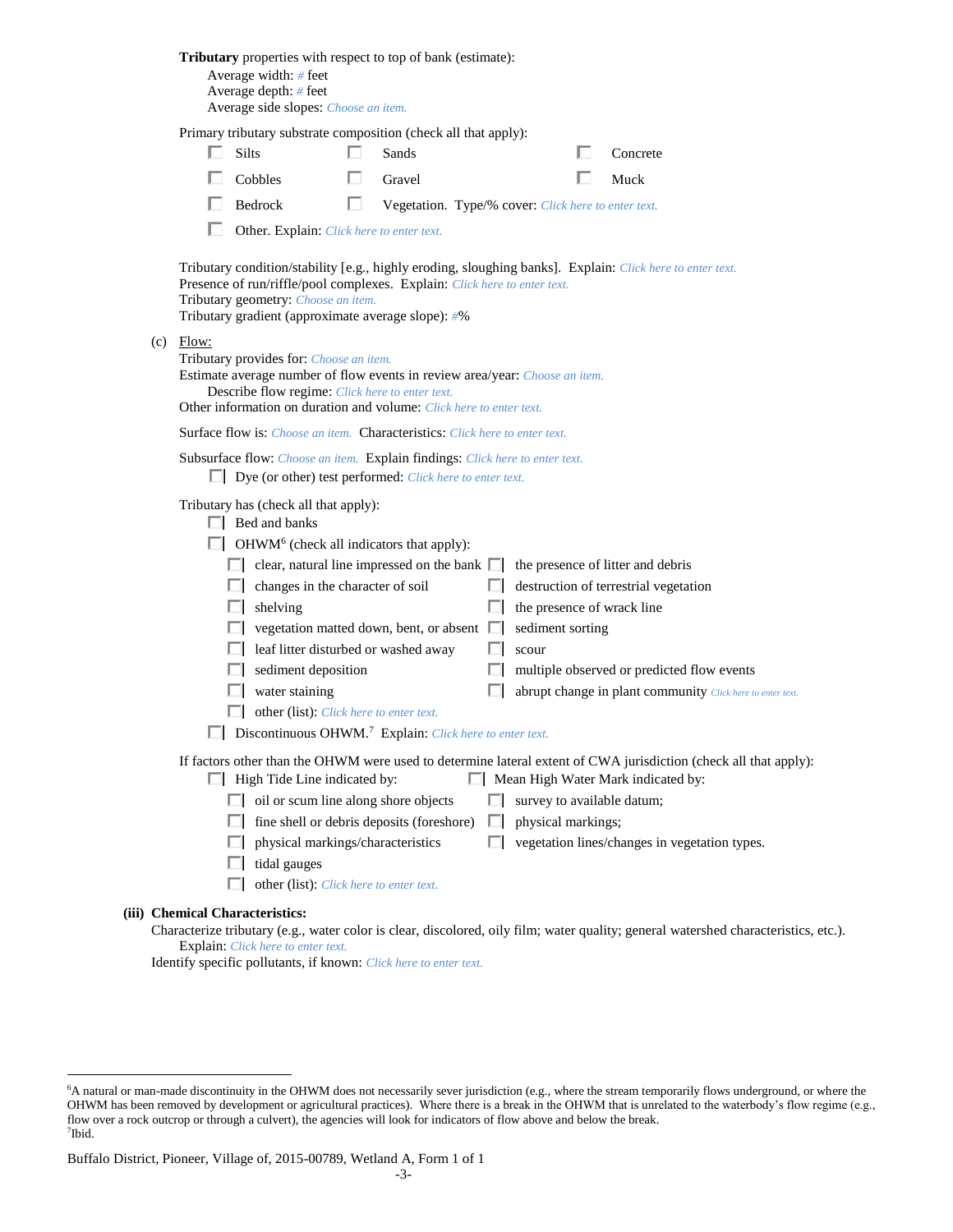## **(iv) Biological Characteristics. Channel supports (check all that apply):**

- Riparian corridor. Characteristics (type, average width): *Click here to enter text.*
- Wetland fringe. Characteristics: *Click here to enter text.*
- $\Box$  Habitat for:
	- Federally Listed species. Explain findings: *Click here to enter text.*
	- Fish/spawn areas. Explain findings: *Click here to enter text.*
	- П. Other environmentally-sensitive species. Explain findings: *Click here to enter text.*
	- П. Aquatic/wildlife diversity. Explain findings: *Click here to enter text.*

#### **2. Characteristics of wetlands adjacent to non-TNW that flow directly or indirectly into TNW**

#### **(i) Physical Characteristics:**

- (a) General Wetland Characteristics:
	- Properties:

Wetland size: *#* acres Wetland type. Explain: *Click here to enter text.*

Wetland quality. Explain: *Click here to enter text.*

Project wetlands cross or serve as state boundaries. Explain: *Click here to enter text.*

(b) General Flow Relationship with Non-TNW: Flow is: *Choose an item.* Explain: *Click here to enter text.*

Surface flow is: *Choose an item.* Characteristics: *Click here to enter text.*

Subsurface flow: *Choose an item.* Explain findings: *Click here to enter text.*

Dye (or other) test performed: *Click here to enter text.*

#### (c) Wetland Adjacency Determination with Non-TNW:

- $\Box$  Directly abutting
- Not directly abutting
	- Discrete wetland hydrologic connection. Explain: *Click here to enter text.*
	- $\Box$ Ecological connection. Explain: *Click here to enter text.*
	- $\Box$ Separated by berm/barrier. Explain: *Click here to enter text.*
- (d) Proximity (Relationship) to TNW

Project wetlands are *Choose an item.* river miles from TNW. Project waters are *Choose an item.* aerial (straight) miles from TNW. Flow is from: *Choose an item.* Estimate approximate location of wetland as within the *Choose an item.* floodplain.

#### **(ii) Chemical Characteristics:**

Characterize wetland system (e.g., water color is clear, brown, oil film on surface; water quality; general watershed characteristics; etc.). Explain: *Click here to enter text.*

Identify specific pollutants, if known: *Click here to enter text.*

## **(iii) Biological Characteristics. Wetland supports (check all that apply):**

- Riparian buffer. Characteristics (type, average width): *Click here to enter text.*
- Vegetation type/percent cover. Explain: *Click here to enter text.*
- $\Box$  Habitat for:
	- Federally Listed species. Explain findings: *Click here to enter text*.
	- Fish/spawn areas. Explain findings: *Click here to enter text*.
	- Other environmentally-sensitive species. Explain findings: *Click here to enter text.*
	- Aquatic/wildlife diversity. Explain findings: *Click here to enter text.*

#### **3. Characteristics of all wetlands adjacent to the tributary (if any)**

All wetland(s) being considered in the cumulative analysis: *Choose an item.* Approximately (*#*) acres in total are being considered in the cumulative analysis.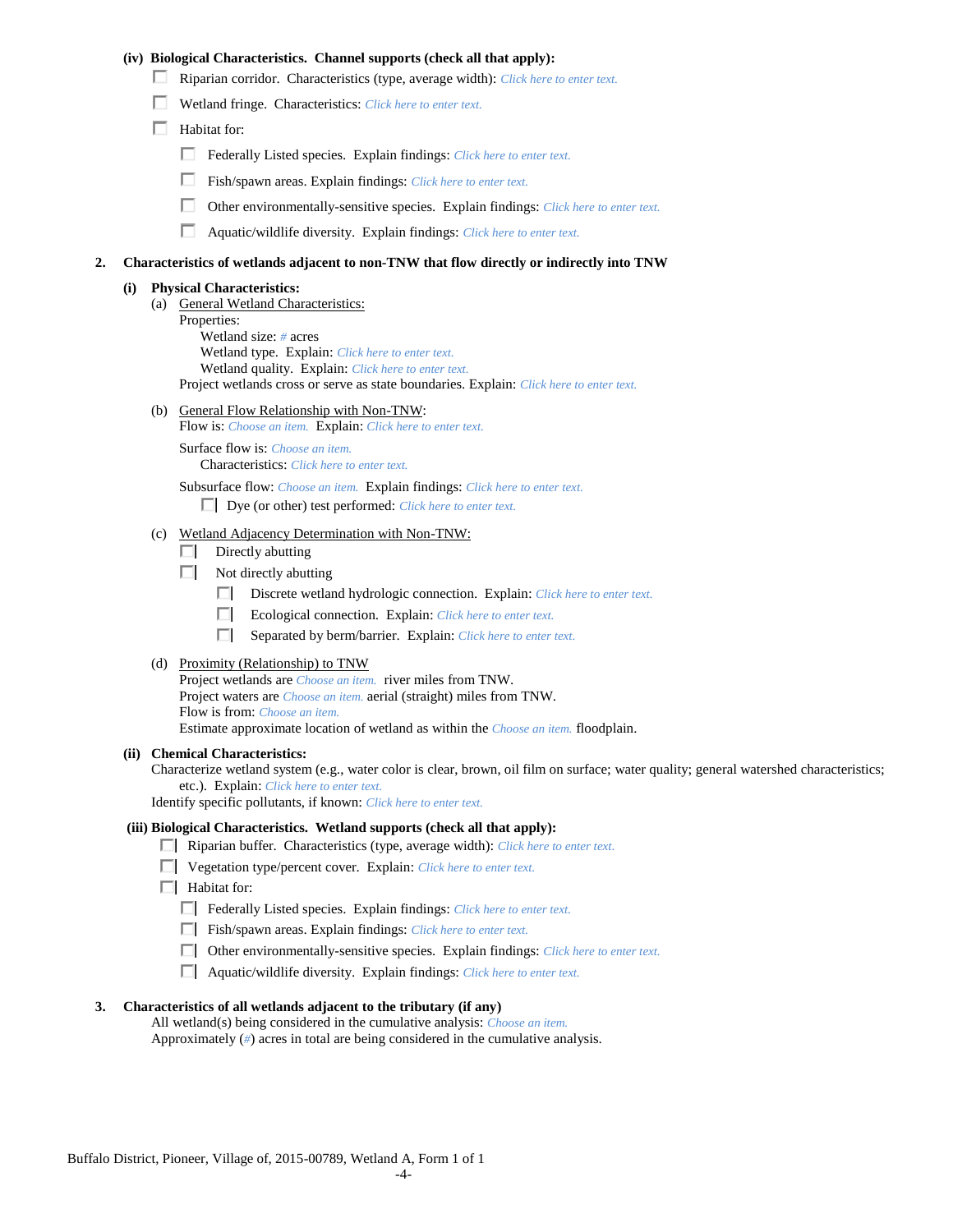For each wetland, specify the following:

| Directly abuts? $(Y/N)$ | Size (in acres) | Directly abuts? $(Y/N)$ | Size (in acres) |
|-------------------------|-----------------|-------------------------|-----------------|
|                         |                 |                         |                 |
| v/N                     |                 | //N                     |                 |
| Y/N                     |                 | 77 N                    |                 |
|                         |                 | $\gamma$ N              |                 |

Summarize overall biological, chemical and physical functions being performed: *Click here to enter text.*

## **C. SIGNIFICANT NEXUS DETERMINATION**

**A significant nexus analysis will assess the flow characteristics and functions of the tributary itself and the functions performed by any wetlands adjacent to the tributary to determine if they significantly affect the chemical, physical, and biological integrity of a TNW. For each of the following situations, a significant nexus exists if the tributary, in combination with all of its adjacent wetlands, has more than a speculative or insubstantial effect on the chemical, physical and/or biological integrity of a TNW. Considerations when evaluating significant nexus include, but are not limited to the volume, duration, and frequency of the flow of water in the tributary and its proximity to a TNW, and the functions performed by the tributary and all its adjacent wetlands. It is not appropriate to determine significant nexus based solely on any specific threshold of distance (e.g. between a tributary and its adjacent wetland or between a tributary and the TNW). Similarly, the fact an adjacent wetland lies within or outside of a floodplain is not solely determinative of significant nexus.** 

### **Draw connections between the features documented and the effects on the TNW, as identified in the** *Rapanos* **Guidance and discussed in the Instructional Guidebook. Factors to consider include, for example:**

- Does the tributary, in combination with its adjacent wetlands (if any), have the capacity to carry pollutants or flood waters to TNWs, or to reduce the amount of pollutants or flood waters reaching a TNW?
- Does the tributary, in combination with its adjacent wetlands (if any), provide habitat and lifecycle support functions for fish and other species, such as feeding, nesting, spawning, or rearing young for species that are present in the TNW?
- Does the tributary, in combination with its adjacent wetlands (if any), have the capacity to transfer nutrients and organic carbon that support downstream foodwebs?
- Does the tributary, in combination with its adjacent wetlands (if any), have other relationships to the physical, chemical, or biological integrity of the TNW?

### *Note: the above list of considerations is not inclusive and other functions observed or known to occur should be documented below:*

- **1. Significant nexus findings for non-RPW that has no adjacent wetlands and flows directly or indirectly into TNWs.** Explain findings of presence or absence of significant nexus below, based on the tributary itself, then go to Section III.D: *Click here to enter text.*
- **2. Significant nexus findings for non-RPW and its adjacent wetlands, where the non-RPW flows directly or indirectly into TNWs.**  Explain findings of presence or absence of significant nexus below, based on the tributary in combination with all of its adjacent wetlands, then go to Section III.D: *Click here to enter text.*
- **3. Significant nexus findings for wetlands adjacent to an RPW but that do not directly abut the RPW.** Explain findings of presence or absence of significant nexus below, based on the tributary in combination with all of its adjacent wetlands, then go to Section III.D: *Click here to enter text.*

# **D. DETERMINATIONS OF JURISDICTIONAL FINDINGS. THE SUBJECT WATERS/WETLANDS ARE (CHECK ALL THAT APPLY):**

- **1. TNWs and Adjacent Wetlands.** Check all that apply and provide size estimates in review area:
	- TNWs: *#* linear feet *#* width (ft), Or, *#* acres.
	- Wetlands adjacent to TNWs: *#* acres.

## **2. RPWs that flow directly or indirectly into TNWs.**

- Tributaries of TNWs where tributaries typically flow year-round are jurisdictional. Provide data and rationale indicating that tributary is perennial: *Click here to enter text.*.
- Tributaries of TNW where tributaries have continuous flow "seasonally" (e.g., typically three months each year) are jurisdictional. п. Data supporting this conclusion is provided at Section III.B. Provide rationale indicating that tributary flows seasonally: *Click here to enter text.*.

Provide estimates for jurisdictional waters in the review area (check all that apply):

- **Tributary waters:** # linear feet # width (ft).
- Other non-wetland waters: *#* acres.

Identify type(s) of waters: *Click here to enter text.*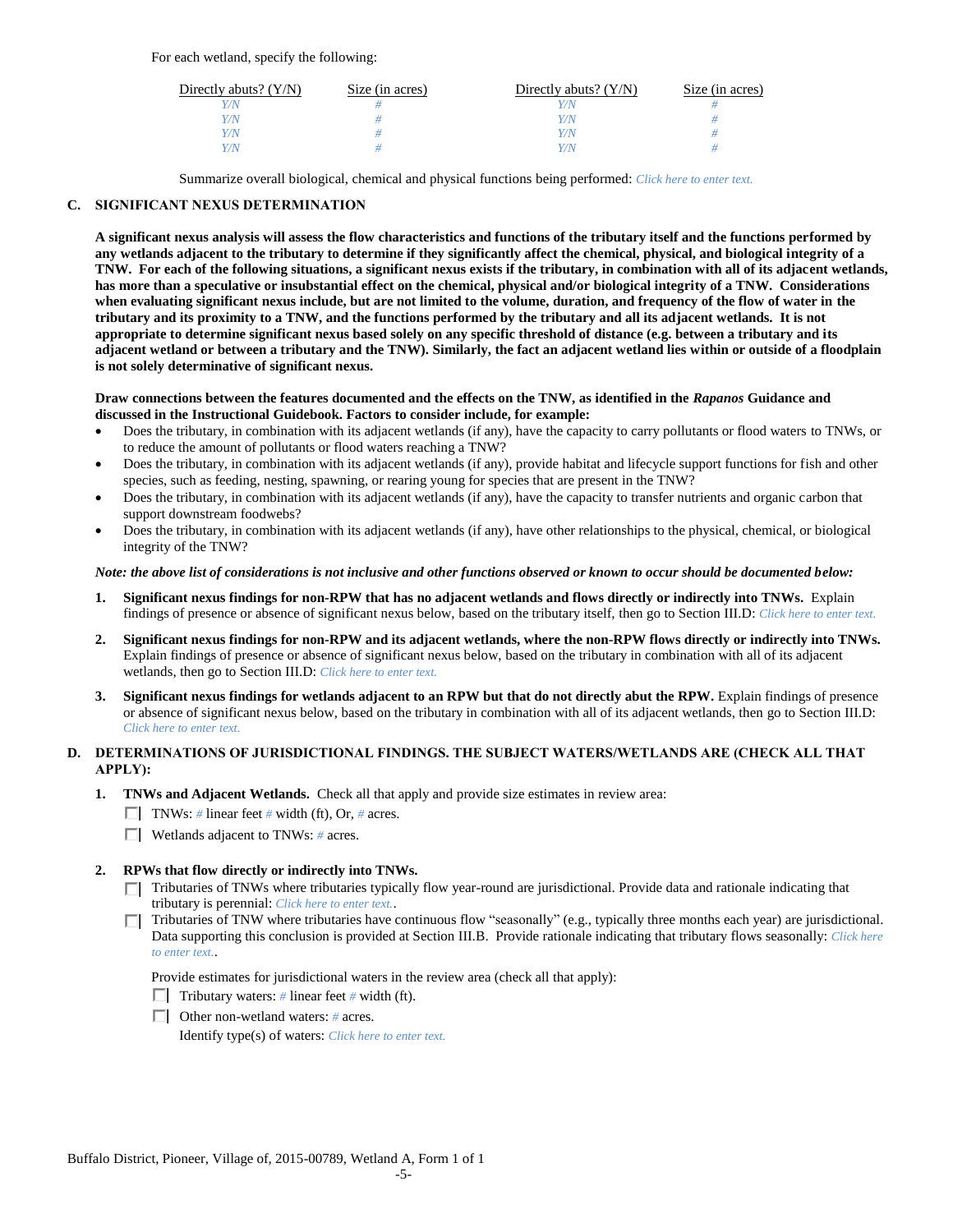### **3. Non-RPWs<sup>8</sup> that flow directly or indirectly into TNWs.**

 $\Box$  Waterbody that is not a TNW or an RPW, but flows directly or indirectly into a TNW, and it has a significant nexus with a TNW is jurisdictional. Data supporting this conclusion is provided at Section III.C.

Provide estimates for jurisdictional waters within the review area (check all that apply):

- **Tributary waters:** # linear feet # width (ft).
- Other non-wetland waters: *#* acres.
	- Identify type(s) of waters: *Click here to enter text.*

### **4. Wetlands directly abutting an RPW that flow directly or indirectly into TNWs.**

- Wetlands directly abut RPW and thus are jurisdictional as adjacent wetlands.
	- $\Box$  Wetlands directly abutting an RPW where tributaries typically flow year-round. Provide data and rationale indicating that tributary is perennial in Section III.D.2, above. Provide rationale indicating that wetland is directly abutting an RPW: *Click here to enter text.*
	- $\Box$  Wetlands directly abutting an RPW where tributaries typically flow "seasonally." Provide data indicating that tributary is seasonal in Section III.B and rationale in Section III.D.2, above. Provide rationale indicating that wetland is directly abutting an RPW: *Click here to enter text.*

Provide acreage estimates for jurisdictional wetlands in the review area: *#* acres.

- **5. Wetlands adjacent to but not directly abutting an RPW that flow directly or indirectly into TNWs.**
	- $\Box$  Wetlands that do not directly abut an RPW, but when considered in combination with the tributary to which they are adjacent and with similarly situated adjacent wetlands, have a significant nexus with a TNW are jurisidictional. Data supporting this conclusion is provided at Section III.C.

Provide acreage estimates for jurisdictional wetlands in the review area: *#* acres.

- **6. Wetlands adjacent to non-RPWs that flow directly or indirectly into TNWs.** 
	- $\Box$  Wetlands adjacent to such waters, and have when considered in combination with the tributary to which they are adjacent and with similarly situated adjacent wetlands, have a significant nexus with a TNW are jurisdictional. Data supporting this conclusion is provided at Section III.C.

Provide estimates for jurisdictional wetlands in the review area: *#* acres.

### **7. Impoundments of jurisdictional waters. 9**

As a general rule, the impoundment of a jurisdictional tributary remains jurisdictional.

- Demonstrate that impoundment was created from "waters of the U.S.," or
- Demonstrate that water meets the criteria for one of the categories presented above (1-6), or
- П. Demonstrate that water is isolated with a nexus to commerce (see E below).
- **E. ISOLATED [INTERSTATE OR INTRA-STATE] WATERS, INCLUDING ISOLATED WETLANDS, THE USE, DEGRADATION OR DESTRUCTION OF WHICH COULD AFFECT INTERSTATE COMMERCE, INCLUDING ANY SUCH WATERS (CHECK ALL THAT APPLY):<sup>10</sup>**
	- which are or could be used by interstate or foreign travelers for recreational or other purposes.
	- $\Box$  from which fish or shellfish are or could be taken and sold in interstate or foreign commerce.
	- $\Box$  which are or could be used for industrial purposes by industries in interstate commerce.
	- Interstate isolated waters.Explain: *Click here to enter text.*
	- Other factors.Explain: *Click here to enter text.*

#### **Identify water body and summarize rationale supporting determination:** *Click here to enter text.*

Provide estimates for jurisdictional waters in the review area (check all that apply):

- Tributary waters:  $\#$  linear feet  $\#$  width (ft).
- Other non-wetland waters: *#* acres.

Identify type(s) of waters: *Click here to enter text.*

Wetlands: *#* acres.

 $\overline{a}$ <sup>8</sup>See Footnote # 3.

<sup>&</sup>lt;sup>9</sup> To complete the analysis refer to the key in Section III.D.6 of the Instructional Guidebook.

<sup>&</sup>lt;sup>10</sup> Prior to asserting or declining CWA jurisdiction based solely on this category, Corps Districts will elevate the action to Corps and EPA HQ for review consistent with the process described in the Corps/EPA *Memorandum Regarding CWA Act Jurisdiction Following Rapanos.*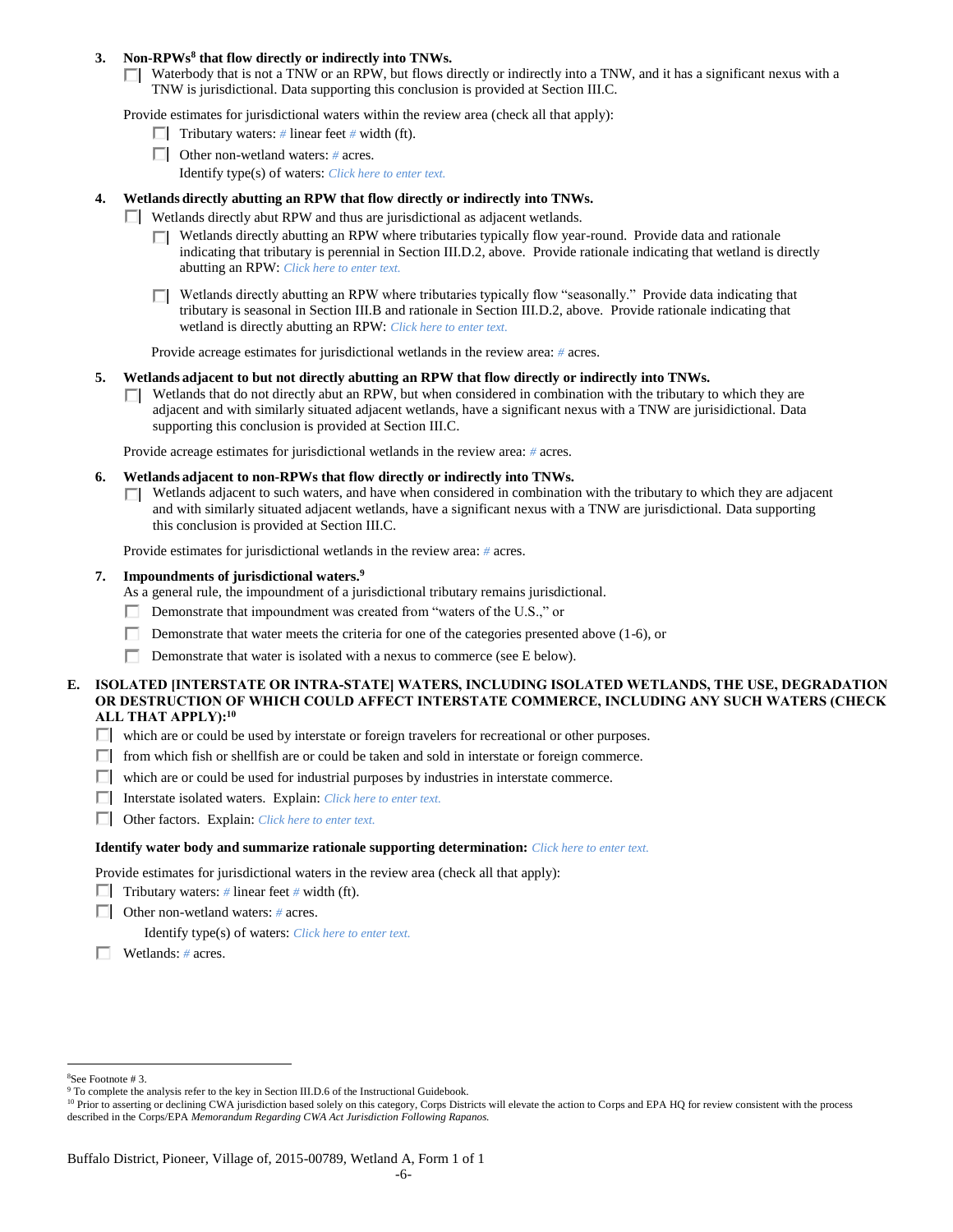## **F. NON-JURISDICTIONAL WATERS, INCLUDING WETLANDS (CHECK ALL THAT APPLY):**

| If potential wetlands were assessed within the review area, these areas did not meet the criteria in the 1987 Corps of Engineers Wetland |
|------------------------------------------------------------------------------------------------------------------------------------------|
| Delineation Manual and/or appropriate Regional Supplements.                                                                              |

 $\triangledown$  Review area included isolated waters with no substantial nexus to interstate (or foreign) commerce.

**Prior to the Jan 2001 Supreme Court decision in "***SWANCC*," the review area would have been regulated based solely on the "Migratory Bird Rule" (MBR).

Waters do not meet the "Significant Nexus" standard, where such a finding is required for jurisdiction. Explain: Click here to enter text.

Other: (explain, if not covered above): *Click here to enter text.*

Provide acreage estimates for non-jurisdictional waters in the review area, where the sole potential basis of jurisdiction is the MBR factors (i.e., presence of migratory birds, presence of endangered species, use of water for irrigated agriculture), using best professional judgment (check all that apply):

- Non-wetland waters (i.e., rivers, streams): *#* linear feet *#* width (ft).
- Lakes/ponds: *#* acres.
- Other non-wetland waters: # acres. List type of aquatic resource: *Click here to enter text.*.
- Wetlands: 0.23 acres.

Provide acreage estimates for non-jurisdictional waters in the review area that do not meet the "Significant Nexus" standard, where such a finding is required for jurisdiction (check all that apply):

- Non-wetland waters (i.e., rivers, streams): *#* linear feet *#* width (ft).
- Lakes/ponds: *#* acres.
- Other non-wetland waters: *#* acres. List type of aquatic resource: *Click here to enter text.*.
- Wetlands: *#* acres.

## **SECTION IV: DATA SOURCES.**

- **A. SUPPORTING DATA. Data reviewed for JD (check all that apply -** checked items shall be included in case file and, where checked and requested, appropriately reference sources below):
	- $\nabla$  Maps, plans, plots or plat submitted by or on behalf of the applicant/consultant: TTL Associates, Inc. wetland delineation map
	- $\nabla$  Data sheets prepared/submitted by or on behalf of the applicant/consultant.
		- $\triangledown$  Office concurs with data sheets/delineation report.
		- $\Box$  Office does not concur with data sheets/delineation report.
	- Data sheets prepared by the Corps: Site Visit Conducted 12 Nov 2015
	- Corps navigable waters' study: *Click here to enter text.*
	- U.S. Geological Survey Hydrologic Atlas: 1:24K OH-Pioneer
		- **V** USGS NHD data.

 $\Box$ 

- USGS 8 and 12 digit HUC maps.
- U.S. Geological Survey map(s). Cite scale & quad name: 1:24K OH-Pioneer
- USDA Natural Resources Conservation Service Soil Survey. Citation: Williams County Soil Survey
- $\nabla$  National wetlands inventory map(s). Cite name: 1:24K OH-Pioneer
- State/Local wetland inventory map(s): *Click here to enter text.*
- FEMA/FIRM maps: *Click here to enter text.*
- 100-year Floodplain Elevation is: *Click here to enter text.* (National Geodectic Vertical Datum of 1929)
- $\nabla$  Photographs:  $\nabla$  Aerial (Name & Date): Google 1994, 1995, 1998, 2004, Aug. and Dec. 2005, July, Aug, Oct. Dec. 2009, 2010, June and Nov 2011, 2013, 2015
	- or Other (Name & Date): Taken January 5, 2015, and November 19, 2015 by TTL Associates, Inc.
- **Previous determination(s). File no. and date of response letter:** *Click here to enter text.*
- Applicable/supporting case law: *Click here to enter text.*
- Applicable/supporting scientific literature: *Click here to enter text.* П.
- Other information (please specify): *Click here to enter text.*

### **B. ADDITIONAL COMMENTS TO SUPPORT JD:** *Click here to enter text.*